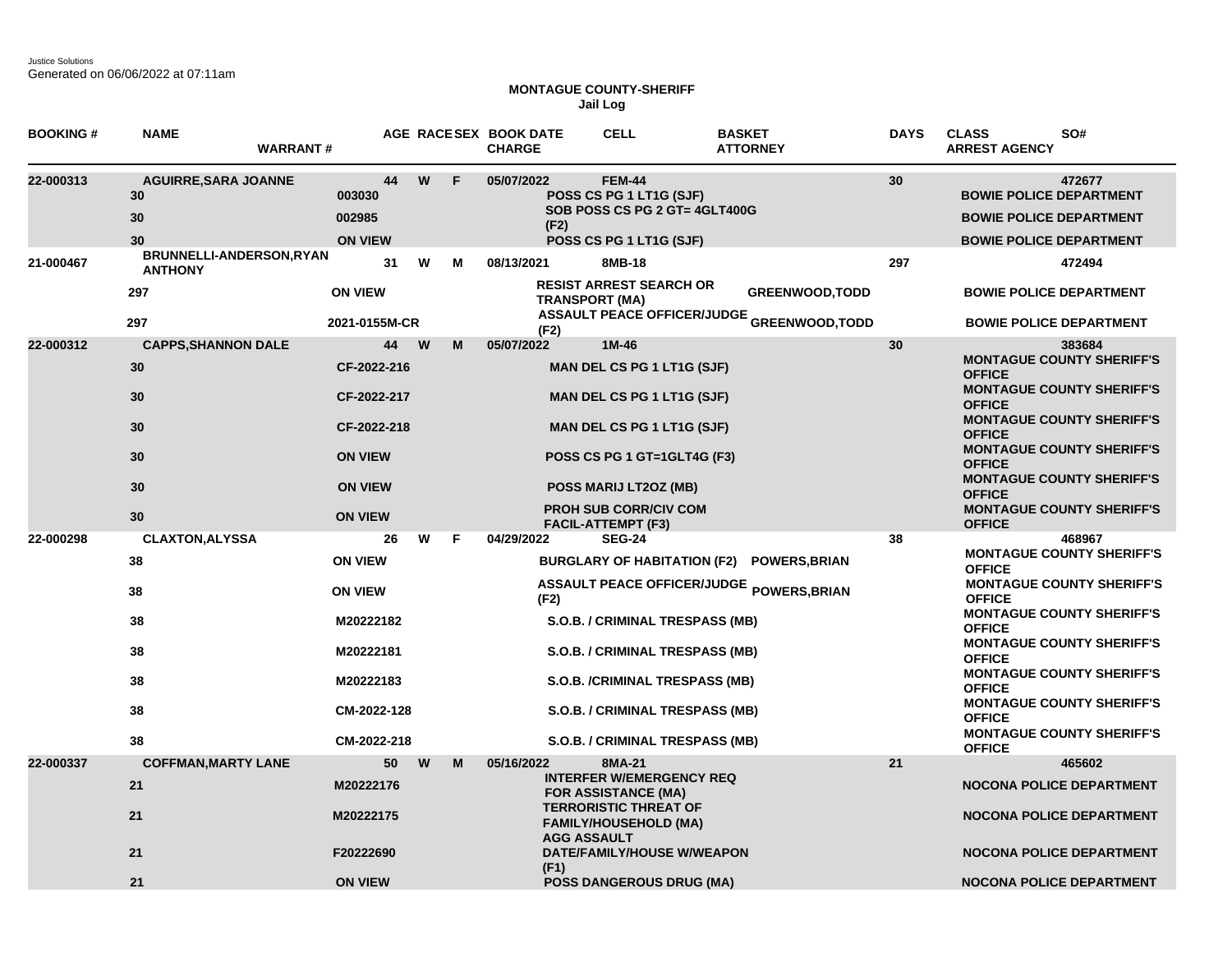| 22-000270 | <b>COOK, JAMES ROBERT</b>           | 43                               | W | M | 04/19/2022<br>8MA-21                                                                            |                                    |                                              | 48 | 470187                                                                                                           |
|-----------|-------------------------------------|----------------------------------|---|---|-------------------------------------------------------------------------------------------------|------------------------------------|----------------------------------------------|----|------------------------------------------------------------------------------------------------------------------|
|           | 48                                  | F20222684                        |   |   |                                                                                                 |                                    | BURGLARY OF HABITATION (F2) ROTRAMBLE, CHE   |    | <b>MONTAGUE COUNTY SHERIFF'S</b><br><b>OFFICE</b>                                                                |
| 22-000362 | <b>COOMER, REESE KYLE</b><br>6<br>6 | 34<br>1722950<br><b>ON VIEW</b>  |   | M | 05/31/2022<br>8MA-19<br>(MA)<br><b>AGG ASSAULT W/DEADLY</b><br><b>WEAPON (F2)</b>               | THEFT PROP GT=\$750LT\$2,500       |                                              | 6  | 472805<br><b>MONTAGUE COUNTY SHERIFF'S</b><br><b>OFFICE</b><br><b>MONTAGUE COUNTY SHERIFF'S</b><br><b>OFFICE</b> |
| 22-000215 | <b>CROUCH, JOHN MARK</b>            | 51                               | W | М | 03/28/2022<br>8MA-19                                                                            |                                    |                                              | 70 | 472756                                                                                                           |
|           | 70                                  | F20222665                        |   |   | <b>FORGERY GOVT/NATIONAL</b><br><b>INST/MONEY/SECURITY (F3)</b><br><b>FORGERY GOVT/NATIONAL</b> |                                    |                                              |    | <b>MONTAGUE COUNTY SHERIFF'S</b><br><b>OFFICE</b><br><b>MONTAGUE COUNTY SHERIFF'S</b>                            |
|           | 70                                  | F20222666                        |   |   | <b>INST/MONEY/SECURITY (F3)</b><br><b>FORGERY GOVT/NATIONAL</b>                                 |                                    |                                              |    | <b>OFFICE</b><br><b>MONTAGUE COUNTY SHERIFF'S</b>                                                                |
|           | 70                                  | F22-6J4                          |   |   | <b>INST/MONEY/SECURITY (F3)</b><br><b>FORGERY GOVT/NATIONAL</b>                                 |                                    |                                              |    | <b>OFFICE</b><br><b>MONTAGUE COUNTY SHERIFF'S</b>                                                                |
|           | 70                                  | CR22-00138                       |   |   | <b>INST/MONEY/SECURITY (F3)</b>                                                                 |                                    |                                              |    | <b>OFFICE</b>                                                                                                    |
| 22-000206 | <b>CRUM, DAWSON STEVE</b><br>73     | 51<br>2022-0015M-CR              | W | M | 8MB-21<br>03/25/2022<br>1 GT 1 G LT 4 G (F3)                                                    | <b>SURETY OFF BOND -POSS CS PG</b> |                                              | 73 | 384561<br><b>MONTAGUE COUNTY SHERIFF'S</b><br><b>OFFICE</b>                                                      |
| 22-000289 | <b>CUNNINGHAM, ROBERT EARL</b>      | 32                               | W | M | 04/26/2022<br>8MB-18                                                                            |                                    |                                              | 41 | 419423                                                                                                           |
|           | 41                                  | 2020-0096-CR                     |   |   | <b>MOTION TO REVOKE ASSAULT</b><br><b>FAM/HOUSE MEM IMPEDE</b><br><b>BREATH/CIRCULAT (F3)</b>   |                                    | <b>RENFRO,ZACHARY</b>                        |    | <b>BOWIE POLICE DEPARTMENT</b>                                                                                   |
|           | 41                                  | 2021-0177M-CR                    |   |   | $1 <$ 1G (SJF)                                                                                  | <b>MOTION TO REVOKE POSS CS PG</b> |                                              |    | <b>BOWIE POLICE DEPARTMENT</b>                                                                                   |
| 22-000273 | DIFFENDERFER, JAMEY WADE            | 40                               | W | M | 04/20/2022<br>8MB-19                                                                            |                                    |                                              | 47 | 455440                                                                                                           |
|           | 47                                  | <b>ON VIEW</b>                   |   |   | (F1)                                                                                            | MAN DEL CS PG 1 GT=4GLT200G        | <b>ROTRAMBLE, CHE</b>                        |    | <b>MONTAGUE COUNTY SHERIFF'S</b><br><b>OFFICE</b>                                                                |
|           | 47                                  | CM-2022-214                      |   |   |                                                                                                 | <b>POSS DANGEROUS DRUG (MA)</b>    | <b>ROTRAMBLE, CHE</b>                        |    | <b>MONTAGUE COUNTY SHERIFF'S</b><br><b>OFFICE</b>                                                                |
|           | 47                                  | CM-2022-213                      |   |   | POSS CS PG 3 LT 28G (MA)                                                                        |                                    | <b>ROTRAMBLE, CHE</b>                        |    | <b>MONTAGUE COUNTY SHERIFF'S</b><br><b>OFFICE</b><br><b>MONTAGUE COUNTY SHERIFF'S</b>                            |
|           | 47                                  | CM-2022-215                      |   |   | POSS MARIJ LT2OZ (MB)                                                                           |                                    | <b>ROTRAMBLE, CHE</b>                        |    | <b>OFFICE</b><br><b>MONTAGUE COUNTY SHERIFF'S</b>                                                                |
|           | 47                                  | <b>ON VIEW</b>                   |   |   |                                                                                                 |                                    | POSS CS PG 1 GT=4GLT200G (F2) ROTRAMBLE, CHE |    | <b>OFFICE</b>                                                                                                    |
| 22-000203 | <b>DONOHUE, AMBER DISIREE</b><br>75 | 43<br>2021-0115M-CR              | W | F | 03/23/2022<br><b>FEM-44</b>                                                                     | FTA-SOB-POSS CS PG 1 LT1G          |                                              | 75 | 472286<br><b>MONTAGUE COUNTY SHERIFF'S</b>                                                                       |
| 22-000285 | <b>FRIE, WENDELL</b>                | 60                               | W | M | (SJF)<br>04/25/2022<br><b>TRS-48</b>                                                            |                                    |                                              | 42 | <b>OFFICE</b><br>468947                                                                                          |
|           | 42                                  | 2014-0021M-CR                    |   |   | GT 4G LT 200G (F2)                                                                              | <b>MOTION TO REVOKE-POCS PG1</b>   | <b>RENFRO, ZACHARY</b>                       |    | <b>MONTAGUE COUNTY SHERIFF'S</b><br><b>OFFICE</b>                                                                |
|           | 42                                  | #22-1011                         |   |   | <b>CONVICTION (SJF)</b>                                                                         | <b>EVADING ARREST DET W/PREV</b>   |                                              |    | <b>MONTAGUE COUNTY SHERIFF'S</b><br><b>OFFICE</b>                                                                |
| 22-000363 | <b>GALE, CKIERRA RAE</b>            | 39                               | W | F | 05/31/2022<br><b>FEM-43</b>                                                                     |                                    |                                              | 6  | 472244                                                                                                           |
|           | 6                                   | <b>ON VIEW</b>                   |   |   | AGG ASSAULT W/DEADLY<br><b>WEAPON (F2)</b>                                                      |                                    |                                              |    | <b>MONTAGUE COUNTY SHERIFF'S</b><br><b>OFFICE</b>                                                                |
|           | 6                                   | 2020-0122M-CR                    |   |   | <b>MTP - ASSAULT</b><br><b>PREV CONVIAT (F3)</b>                                                | <b>FAMILY/HOUSEHOLD MEMBER</b>     |                                              |    | <b>MONTAGUE COUNTY SHERIFF'S</b><br><b>OFFICE</b>                                                                |
| 22-000244 | <b>HAWTHORNE, JAMES MATTHEW</b>     | 32                               | W | M | 04/07/2022<br>8MB-19                                                                            |                                    |                                              | 60 | 417298                                                                                                           |
|           | 60<br>60                            | <b>ON-VIEW</b><br><b>ON-VIEW</b> |   |   | <b>PUBLIC INTOXICATION (MC)</b>                                                                 | <b>ESCAPE FROM CUSTODY (MA)</b>    | <b>COLE, TIM</b>                             |    | <b>NOCONA POLICE DEPARTMENT</b><br><b>NOCONA POLICE DEPARTMENT</b>                                               |
|           | 60                                  | <b>ON-VIEW</b>                   |   |   | <b>RESIST ARREST SEARCH OR</b><br><b>TRANSPORT (MA)</b>                                         |                                    | <b>COLE, TIM</b>                             |    | <b>NOCONA POLICE DEPARTMENT</b>                                                                                  |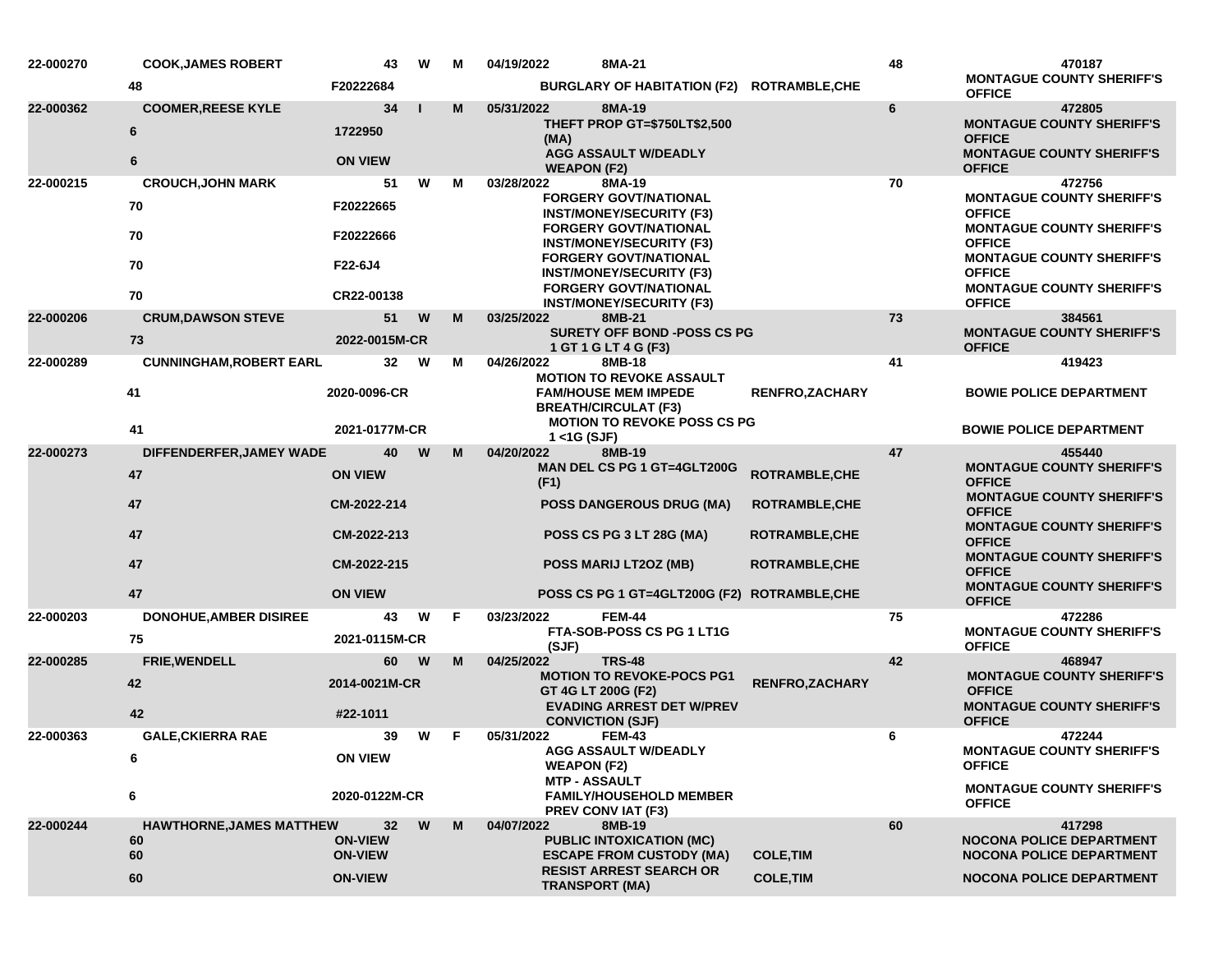|           | 60                              | 2017-0169M-CR             |   |   | MTR COMM SUPERV - BURGLARY COLE, TIM<br>OF HABITATION (F2)                                              |                      |    | <b>MONTAGUE COUNTY SHERIFF'S</b><br><b>OFFICE</b>                |
|-----------|---------------------------------|---------------------------|---|---|---------------------------------------------------------------------------------------------------------|----------------------|----|------------------------------------------------------------------|
|           | 60                              | M20222168                 |   |   | <b>ASSAULT AGAINST ELDERLY OR</b><br><b>DISABLED INDIVIDUAL (MA)</b>                                    |                      |    | <b>MONTAGUE COUNTY SHERIFF'S</b><br><b>OFFICE</b>                |
|           | 60                              | F20222680                 |   |   | <b>AGG ASSAULT CAUSES SERIOUS COLE, TIM</b><br><b>BODILY INJ (F2)</b><br>SURETY OFF BOND - DLWI W/ PREV |                      |    | <b>MONTAGUE COUNTY SHERIFF'S</b><br><b>OFFICE</b>                |
|           | 60                              | M20222169                 |   |   | <b>CONVICTION/SUSPENSION W/O</b><br><b>FINANCIAL RESPONSIBILTY (MB)</b>                                 |                      |    | <b>MONTAGUE COUNTY SHERIFF'S</b><br><b>OFFICE</b>                |
|           | 60                              | 2017-0171M-CR             |   |   | <b>MTR - BURGLARY OF HABITATION</b><br>(F2)                                                             |                      |    | <b>MONTAGUE COUNTY SHERIFF'S</b><br><b>OFFICE</b>                |
| 22-000338 | <b>HILL, JOHN CHRISTOPHER</b>   | 37                        | W | М | 8MA-18<br>05/17/2022                                                                                    |                      | 20 | 387392                                                           |
|           | 20                              | <b>ON-VIEW</b>            |   |   | <b>IMPERSONATE PUBLIC SERVANT</b><br>(F3)                                                               |                      |    | <b>BOWIE POLICE DEPARTMENT</b>                                   |
| 22-000279 | <b>HOGUE, MASON EDWIN</b>       | 29                        | W | M | 04/21/2022<br>8MB-19<br><b>FAIL TO IDENTIFY GIVING</b>                                                  |                      | 46 | 472781                                                           |
|           | 46                              | <b>ON-VIEW</b>            |   |   | <b>FALSE/FICTITIOUS INFO (MB)</b>                                                                       | YANDELL, TRAVIS      |    | <b>BOWIE POLICE DEPARTMENT</b>                                   |
|           | 46                              | <b>ON-VIEW</b>            |   |   | UNAUTH USE OF VEHICLE (SJF)<br><b>POSSESSION OF DRUG</b>                                                | YANDELL, TRAVIS      |    | <b>BOWIE POLICE DEPARTMENT</b>                                   |
|           | 46                              | <b>ON-VIEW</b>            |   |   | <b>PARAPHERNALIA - CLASS C (MC)</b>                                                                     |                      |    | <b>BOWIE POLICE DEPARTMENT</b>                                   |
|           | 46                              | 01-164411                 |   |   | THEFT PROP GT=\$2,500LT\$30K<br>(SJF)                                                                   | YANDELL, TRAVIS      |    | <b>BOWIE POLICE DEPARTMENT</b>                                   |
|           | 46                              | 01-164567                 |   |   | <b>CREDIT CARD OR DEBIT CARD</b><br><b>ABUSE (SJF)</b>                                                  | YANDELL, TRAVIS      |    | <b>BOWIE POLICE DEPARTMENT</b>                                   |
|           | 46<br>46                        | 01-164719<br>003025       |   |   | <b>BURGLARY OF VEHICLE (MA)</b><br>POSS CS PG 1 LT1G (SJF)                                              | YANDELL, TRAVIS      |    | <b>BOWIE POLICE DEPARTMENT</b><br><b>BOWIE POLICE DEPARTMENT</b> |
|           | 46                              | 01-164824                 |   |   | THEFT PROP GT=\$2,500LT\$30K<br>(SJF)                                                                   |                      |    | <b>BOWIE POLICE DEPARTMENT</b>                                   |
|           | 46<br>46                        | 01-164876<br>W-2022-00049 |   |   | UNAUTH USE OF VEHICLE (SJF) YANDELL, TRAVIS<br>THEFT PROP GT=\$30KLT\$150K (F3)                         |                      |    | <b>BOWIE POLICE DEPARTMENT</b><br><b>BOWIE POLICE DEPARTMENT</b> |
| 22-000258 | <b>HUNEKE, JIMMY LEE</b>        | 25                        | W | м | 04/14/2022<br>8M-14                                                                                     |                      | 53 | 469445                                                           |
|           | 53                              | CF-2022-189               |   |   | <b>POSS OR PROMOTION OF CHILD</b><br>PORNOGRAPHY (F3)                                                   |                      |    | <b>MONTAGUE COUNTY SHERIFF'S</b><br><b>OFFICE</b>                |
|           | 53                              | CF-2022-190               |   |   | POSS OR PROMOTION OF CHILD<br><b>PORNOGRAPHY (F2)</b>                                                   |                      |    | <b>MONTAGUE COUNTY SHERIFF'S</b><br><b>OFFICE</b>                |
|           | 53                              | CF-2022-191               |   |   | POSS OR PROMOTION OF CHILD<br><b>PORNOGRAPHY (F3)</b>                                                   |                      |    | <b>MONTAGUE COUNTY SHERIFF'S</b><br><b>OFFICE</b>                |
|           | 53                              | CF-2022-192               |   |   | POSS OR PROMOTION OF CHILD<br><b>PORNOGRAPHY (F2)</b>                                                   |                      |    | <b>MONTAGUE COUNTY SHERIFF'S</b><br><b>OFFICE</b>                |
|           | 53                              | CF-2022-193               |   |   | <b>POSS OR PROMOTION OF CHILD</b><br><b>PORNOGRAPHY (F3)</b>                                            |                      |    | <b>MONTAGUE COUNTY SHERIFF'S</b><br><b>OFFICE</b>                |
|           | 53                              | CF-2022-194               |   |   | <b>POSS OR PROMOTION OF CHILD</b><br><b>PORNOGRAPHY (F3)</b>                                            |                      |    | <b>MONTAGUE COUNTY SHERIFF'S</b><br><b>OFFICE</b>                |
| 22-000349 | <b>JOHNSTON, SHANNON CURTIS</b> | 41                        | W | M | 05/23/2022<br>8MA-18                                                                                    |                      | 14 | 388189                                                           |
|           | 14                              | 2022-0032M-CR             |   |   | <b>S.O.B. / EVADING ARREST DET</b><br>W/VEH (F3)                                                        | <b>COLE, TIM</b>     |    | <b>MONTAGUE COUNTY SHERIFF'S</b><br><b>OFFICE</b>                |
| 22-000330 | <b>KENT, WILLIAM EARL JR</b>    | 57                        | W | М | 05/13/2022<br>8MB-18                                                                                    |                      | 24 | 431270                                                           |
|           | 24                              | <b>ON VIEW</b>            |   |   | INJURY CHILD/ELDERLY/DISABLE<br><b>W/INT BODILY INJ (F3)</b>                                            | <b>BARBER, MARK</b>  |    | <b>MONTAGUE COUNTY SHERIFF'S</b><br><b>OFFICE</b>                |
|           | 24                              | CF-2022-240               |   |   | <b>BURGLARY OF HABITATION (F2)</b>                                                                      |                      |    | <b>MONTAGUE COUNTY SHERIFF'S</b><br><b>OFFICE</b>                |
| 22-000303 | KIMBRELL, ZACHARY TAYLUR        | 26                        | W | M | 8MB-18<br>05/03/2022                                                                                    |                      | 34 | 470826                                                           |
|           | 34                              | 2017-0055M-CR             |   |   | <b>MOTION TO REVOKE COMMUNITY</b><br><b>SUPERVISION BURGLARY OF</b><br><b>HABITION (F2)</b>             | <b>POWERS, BRIAN</b> |    | <b>CLAY COUNTY</b>                                               |
|           | 34                              | 2018-0080M-CR             |   |   |                                                                                                         | <b>POWERS, BRIAN</b> |    | <b>CLAY COUNTY</b>                                               |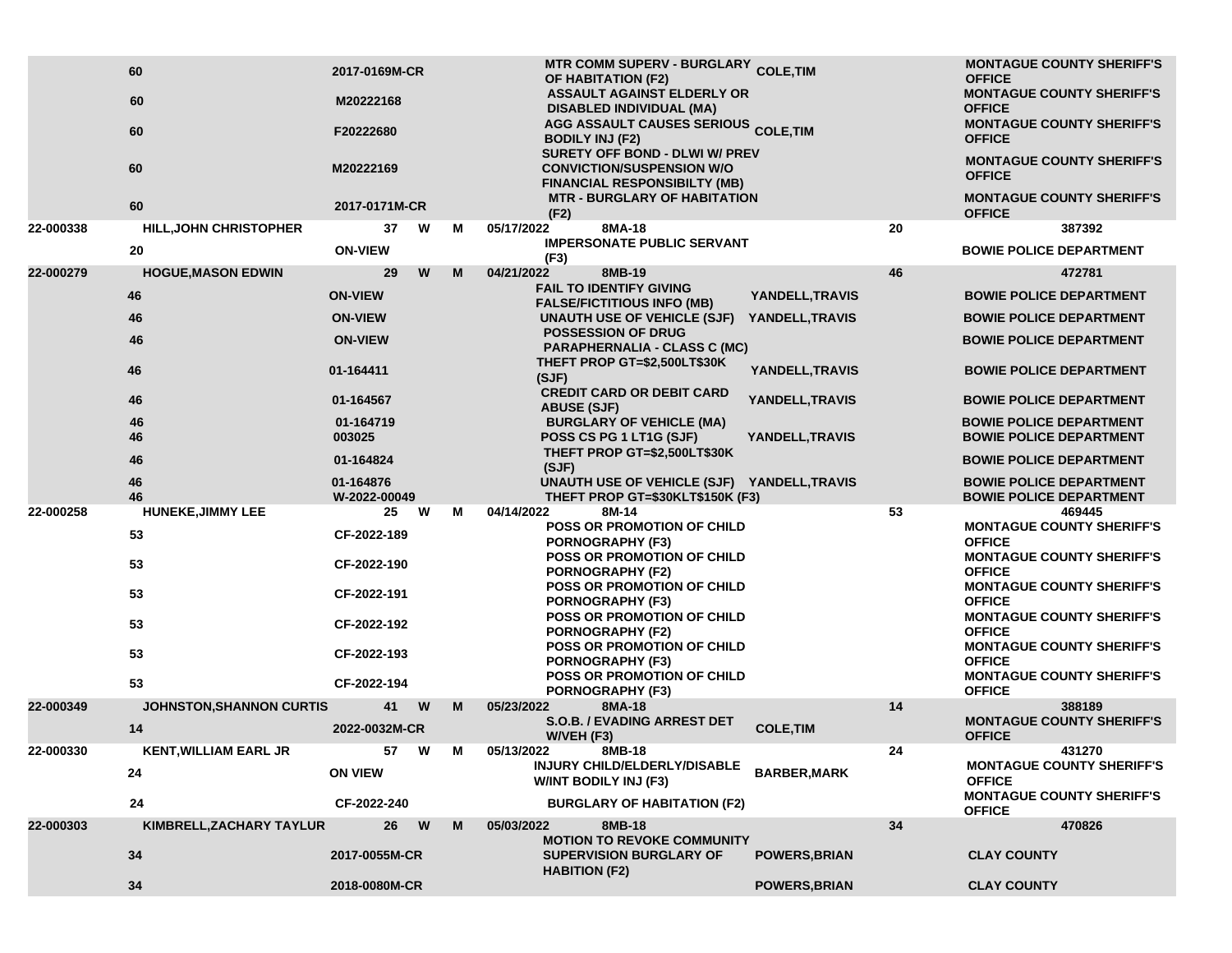|           |                                 |                      |         |   |   | <b>MOTION TO REVOKE COMMUNITY</b><br><b>SUPERVISION POSS MARIJ GT2</b><br><b>OZLT=4OZ DRUG FREE ZONE</b>           |                       |     |                                                                                       |
|-----------|---------------------------------|----------------------|---------|---|---|--------------------------------------------------------------------------------------------------------------------|-----------------------|-----|---------------------------------------------------------------------------------------|
|           |                                 |                      |         |   |   | (SJF)                                                                                                              |                       |     |                                                                                       |
|           | 34                              | CJ-2022-240-D        |         |   |   | <b>CRIMINAL MISCHIEF</b><br>GT=\$100LT\$750 (MB)                                                                   |                       |     | <b>MONTAGUE COUNTY SHERIFF'S</b><br><b>OFFICE</b>                                     |
| 22-000212 | <b>KNOWLES, THOMAS MYRON</b>    |                      | 34<br>W |   | м | 03/26/2022<br>8MB-21                                                                                               |                       | 72  | 423250                                                                                |
|           | 72                              | <b>ON VIEW</b>       |         |   |   | <b>MAN DEL CS PG 1 GT=1GLT4G</b><br>(F2)                                                                           | <b>RENFRO,ZACHARY</b> |     | <b>MONTAGUE COUNTY SHERIFF'S</b><br><b>OFFICE</b>                                     |
|           | 72                              | <b>ON VIEW</b>       |         |   |   | <b>RESIST ARREST SEARCH OR</b><br><b>TRANSPORT (MA)</b>                                                            | <b>RENFRO,ZACHARY</b> |     | <b>MONTAGUE COUNTY SHERIFF'S</b><br><b>OFFICE</b><br><b>MONTAGUE COUNTY SHERIFF'S</b> |
|           | 72                              | 1707344D             |         |   |   | POSS CS PG 1/1-B LT 1G (SJF)                                                                                       |                       |     | <b>OFFICE</b>                                                                         |
|           | 72                              | F20222675            |         |   |   | FAIL TO COMPLY SEX OFF DUTY<br>TO REG LIFE/90 DAY (F2)                                                             | RENFRO, ZACHARY,      |     | <b>MONTAGUE COUNTY SHERIFF'S</b><br><b>OFFICE</b>                                     |
| 22-000354 | <b>LEMONS, DANIEL DEWAYNE</b>   |                      | W<br>36 |   | М | 05/23/2022<br>8MA-18<br>POSS CS PG 1 GT=200GLT400G                                                                 |                       | 14  | 444371<br><b>MONTAGUE COUNTY SHERIFF'S</b>                                            |
|           | 14                              | <b>ON VIEW</b>       |         |   |   | (F1)                                                                                                               |                       |     | <b>OFFICE</b>                                                                         |
| 22-000291 | <b>LOWERY, MELISSA LYNN</b>     | 41                   | W       | F |   | 04/27/2022<br><b>FEM-43</b><br><b>CAPIAS - UNAUTHORIZED</b>                                                        |                       | 40  | 469767                                                                                |
|           | 40                              | 0500067095           |         |   |   | <b>BURNING (MC)</b>                                                                                                |                       |     | <b>BOWIE POLICE DEPARTMENT</b>                                                        |
|           | 40                              | 0500066851           |         |   |   | <b>CAPIAS - UNAUTHORIZED</b><br><b>BURNING (MC)</b>                                                                |                       |     | <b>BOWIE POLICE DEPARTMENT</b>                                                        |
|           | 40<br>40                        | 0500067332<br>003021 |         |   |   | <b>UNAUTHORIZED BURNING (MC)</b><br>ARSON (F2)                                                                     | <b>JORDAN, COLLIN</b> |     | <b>BOWIE POLICE DEPARTMENT</b><br><b>BOWIE POLICE DEPARTMENT</b>                      |
| 22-000352 | <b>MCMAHON, JEFFREY WAYNE</b>   | 47                   | W       |   | м | 05/23/2022<br>8MB-21                                                                                               |                       | 14  | 469018                                                                                |
|           | 14                              | <b>ON VIEW</b>       |         |   |   | <b>MAN DEL CS PG 1 GT=1GLT4G (F2)</b>                                                                              |                       |     | <b>MONTAGUE COUNTY SHERIFF'S</b><br><b>OFFICE</b>                                     |
|           | 14                              | <b>ON VIEW</b>       |         |   |   | POSS CS PG 1 GT=4GLT200G (F2)                                                                                      |                       |     | <b>MONTAGUE COUNTY SHERIFF'S</b><br><b>OFFICE</b>                                     |
|           | 14                              | 05-23-2022-05038606  |         |   |   | <b>PAROLE VIOLATION-BLUE</b><br><b>WARRANT()</b>                                                                   |                       |     | <b>MONTAGUE COUNTY SHERIFF'S</b><br><b>OFFICE</b>                                     |
| 22-000366 | <b>MITCHELL, ROBERT NEIL</b>    |                      | 36<br>W |   | М | 06/02/2022<br>8MA-19                                                                                               |                       | 4   | 472250                                                                                |
|           | 4                               | <b>ON VIEW</b>       |         |   |   | <b>ASSAULT CAUSES BODILY</b><br><b>INJURY FAMILY MEMBER (MA)</b>                                                   |                       |     | <b>MONTAGUE COUNTY SHERIFF'S</b><br><b>OFFICE</b>                                     |
| 22-000351 | <b>MORGAN, THOMAS JEFFERSON</b> |                      | 22<br>W |   | M | 05/23/2022<br>8M-14<br>INJURY CHILD/ELDERLY/DISABLE                                                                |                       | 14  | 472801<br><b>MONTAGUE COUNTY SHERIFF'S</b>                                            |
|           | 14                              | 003035               |         |   |   | <b>W/INT SBI/MENTAL (F1)</b>                                                                                       | RENFRO, ZACHARY       |     | <b>OFFICE</b>                                                                         |
| 22-000022 | <b>NEISS, JERRY ALAN</b>        |                      | 35<br>W |   | М | 01/12/2022<br>8M-16                                                                                                |                       | 145 | 464970                                                                                |
|           | 145                             | F20212625            |         |   |   | FAIL TO COMPLY SEX OFF DUTY<br>TO REG LIFE/ANNUAL (F3)                                                             | <b>JORDAN, COLLIN</b> |     | <b>MONTAGUE COUNTY SHERIFF'S</b><br><b>OFFICE</b>                                     |
| 22-000216 | <b>NEWSOME, SONIA DANN</b>      |                      | W<br>46 | F |   | 03/28/2022<br><b>FEM-43</b>                                                                                        |                       | 70  | 472757                                                                                |
|           | 70                              | F20222667            |         |   |   | <b>FORGERY GOVT/NATIONAL</b><br><b>INST/MONEY/SECURITY (F3)</b><br><b>FORGERY GOVT/NATIONAL</b>                    | <b>MARSH, LEE ANN</b> |     | <b>MONTAGUE COUNTY SHERIFF'S</b><br><b>OFFICE</b><br><b>MONTAGUE COUNTY SHERIFF'S</b> |
|           | 70                              | F20222668            |         |   |   | <b>INST/MONEY/SECURITY (F3)</b>                                                                                    | Marsh, Lee Ann        |     | <b>OFFICE</b>                                                                         |
| 22-000243 | <b>OWENS, ANGELA MICHELLE</b>   |                      | 37<br>W | F |   | 04/06/2022<br><b>FEM-44</b>                                                                                        |                       | 61  | 458568                                                                                |
|           | 61                              | 2021-0040M-CR        |         |   |   | <b>FAILURE TO APPEAR DECLARING</b><br><b>BOND INSUFFICIENT UNAUTH USEROTRAMBLE, CHE</b><br>OF VEHICLE (SJF)        |                       |     | <b>MONTAGUE COUNTY SHERIFF'S</b><br><b>OFFICE</b>                                     |
|           | 61                              | 2021-0067M-CR        |         |   |   | <b>FAILURE TO APPEAR-DECLARING</b><br>BOND INSUFFICIENT- POSS CS PG ROTRAMBLE, CHE<br>1 LT 1 G DRUG FREE ZONE (F3) |                       |     | <b>MONTAGUE COUNTY SHERIFF'S</b><br><b>OFFICE</b>                                     |
|           | 61                              | 2021FW003085         |         |   |   | POSS CS PG 1 GT=1GLT4G (F3)                                                                                        | <b>CUMMINGS,ERICK</b> |     | <b>MONTAGUE COUNTY SHERIFF'S</b><br><b>OFFICE</b>                                     |
| 21-000266 | <b>SANDERS, LANE JOSEPH</b>     |                      | 25 W    |   | M | $2M-11$<br>05/07/2021                                                                                              |                       | 395 | 471332                                                                                |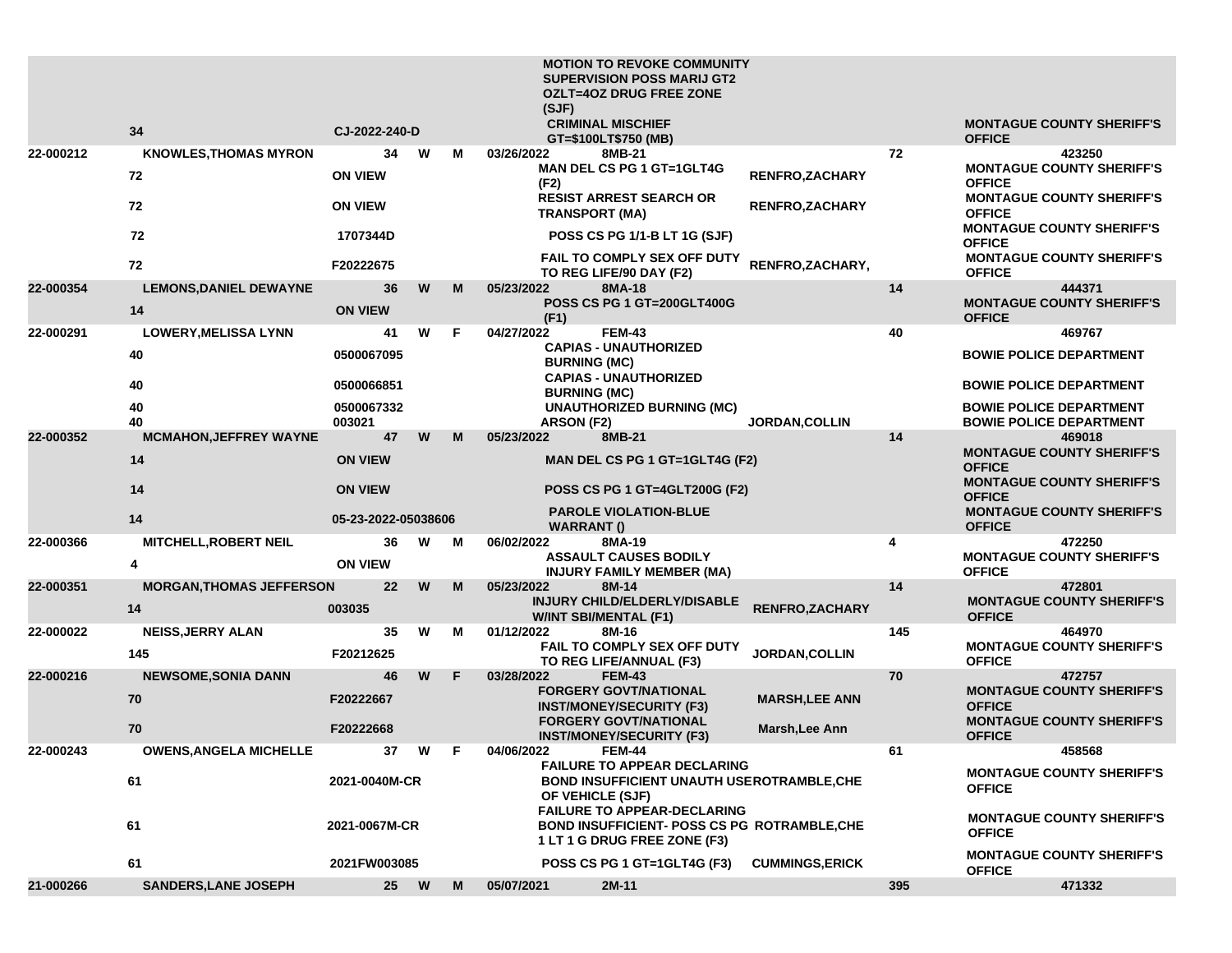|           | 395<br>395                                         | 2020-0133M-CR<br>2020-0134M-CR |   |   |                                          | MTP - POSS CS PG 1<br>GT=4GLT200G (F2)<br><b>MTP - EVADING ARREST</b><br><b>DETENTION W/VEH OR</b><br><b>WATERCRAFT (SJF)</b> | <b>WILLIAMS, ROGER</b><br>Williams, Roger |                                                   | <b>BOWIE POLICE DEPARTMENT</b><br><b>BOWIE POLICE DEPARTMENT</b>                      |
|-----------|----------------------------------------------------|--------------------------------|---|---|------------------------------------------|-------------------------------------------------------------------------------------------------------------------------------|-------------------------------------------|---------------------------------------------------|---------------------------------------------------------------------------------------|
|           | 395                                                | <b>ON VIEW</b>                 |   |   |                                          | <b>RESIST ARREST SEARCH OR</b><br><b>TRANSPORT (MA)</b>                                                                       | Williams, Roger                           |                                                   | <b>BOWIE POLICE DEPARTMENT</b>                                                        |
| 22-000257 | <b>SNIDER, KENNETH CHARLES</b>                     | 44                             | W | м | 04/14/2022                               | <b>TRS-48</b>                                                                                                                 |                                           | 53                                                | 392980                                                                                |
|           | 53                                                 | 2018-0219M-CR                  |   |   |                                          | MTR - POSS CS PG 1 LT1G (SJF)                                                                                                 | <b>RENFRO,ZACHARY</b>                     |                                                   | <b>MONTAGUE COUNTY SHERIFF'S</b><br><b>OFFICE</b>                                     |
|           | 53                                                 | 003020                         |   |   |                                          | <b>SOB-POSS MARIJ LT2OZ (MB)</b>                                                                                              | <b>RENFRO, ZACHARY</b>                    |                                                   | <b>MONTAGUE COUNTY SHERIFF'S</b><br><b>OFFICE</b>                                     |
|           | 53                                                 | <b>ON VIEW</b>                 |   |   | ZONE (F3)                                | POSS CS PG 1 LT1G DRUG FREE                                                                                                   | <b>RENFRO,ZACHARY</b>                     |                                                   | <b>MONTAGUE COUNTY SHERIFF'S</b><br><b>OFFICE</b>                                     |
|           | 53                                                 | <b>ON VIEW</b>                 |   |   |                                          | <b>DRIVING W/LIC INV W/PREV</b><br><b>CONV/SUSP/W/O FIN RES (MB)</b>                                                          |                                           |                                                   | <b>MONTAGUE COUNTY SHERIFF'S</b><br><b>OFFICE</b>                                     |
| 22-000368 | <b>SPRAGUE, NICK TYLER</b>                         | 30                             | W | M | 06/02/2022                               | 8MB-19<br><b>SOB-DRIVING WHILE LICENSE</b>                                                                                    |                                           | 4                                                 | 472123<br><b>MONTAGUE COUNTY SHERIFF'S</b>                                            |
|           | 4                                                  | 20-110                         |   |   |                                          | <b>SUSPENDED/INVALID (MB)</b>                                                                                                 |                                           |                                                   | <b>OFFICE</b>                                                                         |
| 22-000026 | <b>STEWART, SILVER SHADOW</b>                      | 25                             | W | M | 01/14/2022                               | 1M-47<br>MAN DEL CS PG 2 OR 2-A                                                                                               |                                           | 143                                               | 469271<br><b>MONTAGUE COUNTY SHERIFF'S</b>                                            |
|           | 143                                                | <b>ON VIEW</b>                 |   |   |                                          | GT=4GLT400G (F1)                                                                                                              | <b>JORDAN,COLLIN</b>                      |                                                   | <b>OFFICE</b>                                                                         |
|           | 143                                                | <b>ON VIEW</b>                 |   |   |                                          | POSS MARIJ GT4OZLT=5LBS (SJF) JORDAN, COLLIN                                                                                  |                                           |                                                   | <b>MONTAGUE COUNTY SHERIFF'S</b><br><b>OFFICE</b>                                     |
|           | 143                                                | <b>ON VIEW</b>                 |   |   | (SJF)                                    | THEFT PROP GT=\$2,500LT\$30K                                                                                                  | JORDAN, COLIN                             |                                                   | <b>MONTAGUE COUNTY SHERIFF'S</b><br><b>OFFICE</b>                                     |
|           | 143                                                | <b>ON VIEW</b>                 |   |   | <b>MAN DEL CS PG 1 GT=1GLT4G</b><br>(F2) | <b>JORDAN, COLLIN</b>                                                                                                         |                                           | <b>MONTAGUE COUNTY SHERIFF'S</b><br><b>OFFICE</b> |                                                                                       |
|           | 143                                                | <b>ON VIEW</b>                 |   |   | (F3)                                     | <b>IMPERSONATE PUBLIC SERVANT</b>                                                                                             | <b>JORDAN, COLLIN</b>                     |                                                   | <b>MONTAGUE COUNTY SHERIFF'S</b><br><b>OFFICE</b>                                     |
|           | 143                                                | 2021-0001M-CR                  |   |   |                                          | <b>MOTION TO PROCEED W/ ADJ</b><br>GUILT-POSS CS PG1<1G (SJF)                                                                 |                                           |                                                   | <b>MONTAGUE COUNTY SHERIFF'S</b><br><b>OFFICE</b><br><b>MONTAGUE COUNTY SHERIFF'S</b> |
|           | 143                                                | M20222151                      |   |   |                                          | <b>BURGLARY OF VEHICLE (MA)</b>                                                                                               | <b>JORDAN, COLLIN</b>                     |                                                   | <b>OFFICE</b>                                                                         |
| 22-000361 | <b>THOMAS, CHRISTOPHER JAMES</b><br>$\overline{7}$ | 19<br>7563                     | W | M | 05/30/2022                               | 8MA-18<br>SOB-POSS CS PG 1 LT1G (SJF)                                                                                         |                                           | $\overline{7}$                                    | 472804<br><b>BONDING COMPANIES</b>                                                    |
|           | $\overline{7}$                                     | 2021-0346CCL2                  |   |   | <b>SOB-CRIMINAL MISCHIEF</b>             |                                                                                                                               |                                           | <b>BONDING COMPANIES</b>                          |                                                                                       |
| 22-000353 | <b>THOMASON, MARY IONA</b>                         | 17                             | W | F | 05/23/2022                               | GT=\$100LT\$750 (MB)<br><b>FEM-44</b>                                                                                         |                                           | 14                                                | 472694                                                                                |
|           | 14                                                 | <b>ON VIEW</b>                 |   |   | (F2)                                     | <b>MAN DEL CS PG 1 GT=1GLT4G</b>                                                                                              | ROTRAMBLE, CHE                            |                                                   | <b>MONTAGUE COUNTY SHERIFF'S</b><br><b>OFFICE</b>                                     |
|           | 14                                                 | <b>ON VIEW</b>                 |   |   |                                          | POSS CS PG 1 GT=4GLT200G (F2) ROTRAMBLE, CHE                                                                                  |                                           |                                                   | <b>MONTAGUE COUNTY SHERIFF'S</b><br><b>OFFICE</b>                                     |
| 22-000334 | <b>TOWERY, CHRISTOPHER JAMES</b><br>22             | 45<br><b>ON VEIW</b>           | W | M | 05/15/2022                               | <b>SEG-23</b><br><b>UNAUTH USE OF VEHICLE (SJF)</b>                                                                           |                                           | 22                                                | 469602<br><b>NOCONA POLICE DEPARTMENT</b>                                             |
| 22-000350 | <b>WALDEN,LOUIS, ROBERT</b>                        | 43                             | W | M | 05/23/2022                               | 8MA-21                                                                                                                        |                                           | 14                                                | 471043                                                                                |
|           | 14                                                 | 2018-0072M-CR                  |   |   | W/VEH (F3)                               | <b>M.T.R. / EVADING ARREST DET</b>                                                                                            | GREENWOOD, TODD                           |                                                   | <b>MONTAGUE COUNTY SHERIFF'S</b><br><b>OFFICE</b>                                     |
| 22-000318 | <b>WHITFIELD, WELDON WILLIAM</b>                   | 41                             | W | M | 05/09/2022                               | 8MA-19                                                                                                                        |                                           | 28                                                | 463595                                                                                |
|           | 28                                                 | 0500066023                     |   |   |                                          | <b>FAILURE TO APPEAR (MC)</b>                                                                                                 |                                           |                                                   | <b>MONTAGUE COUNTY SHERIFF'S</b><br><b>OFFICE</b>                                     |
|           | 28                                                 | 0500065915                     |   |   |                                          | <b>POSSESSION OF DRUG</b><br><b>PARAPHERNALIA - CLASS C (MC)</b><br>POSS CS PG 1 GT=4GLT200G DFZ                              |                                           |                                                   | <b>MONTAGUE COUNTY SHERIFF'S</b><br><b>OFFICE</b><br><b>MONTAGUE COUNTY SHERIFF'S</b> |
|           | 28                                                 | <b>ON-VIEW</b>                 |   |   | (F2)                                     |                                                                                                                               | <b>BARBER, WELDON</b>                     |                                                   | <b>OFFICE</b>                                                                         |
|           | 28                                                 | <b>ON-VIEW</b>                 |   |   |                                          |                                                                                                                               | <b>BARBER, BRUCE</b>                      |                                                   |                                                                                       |